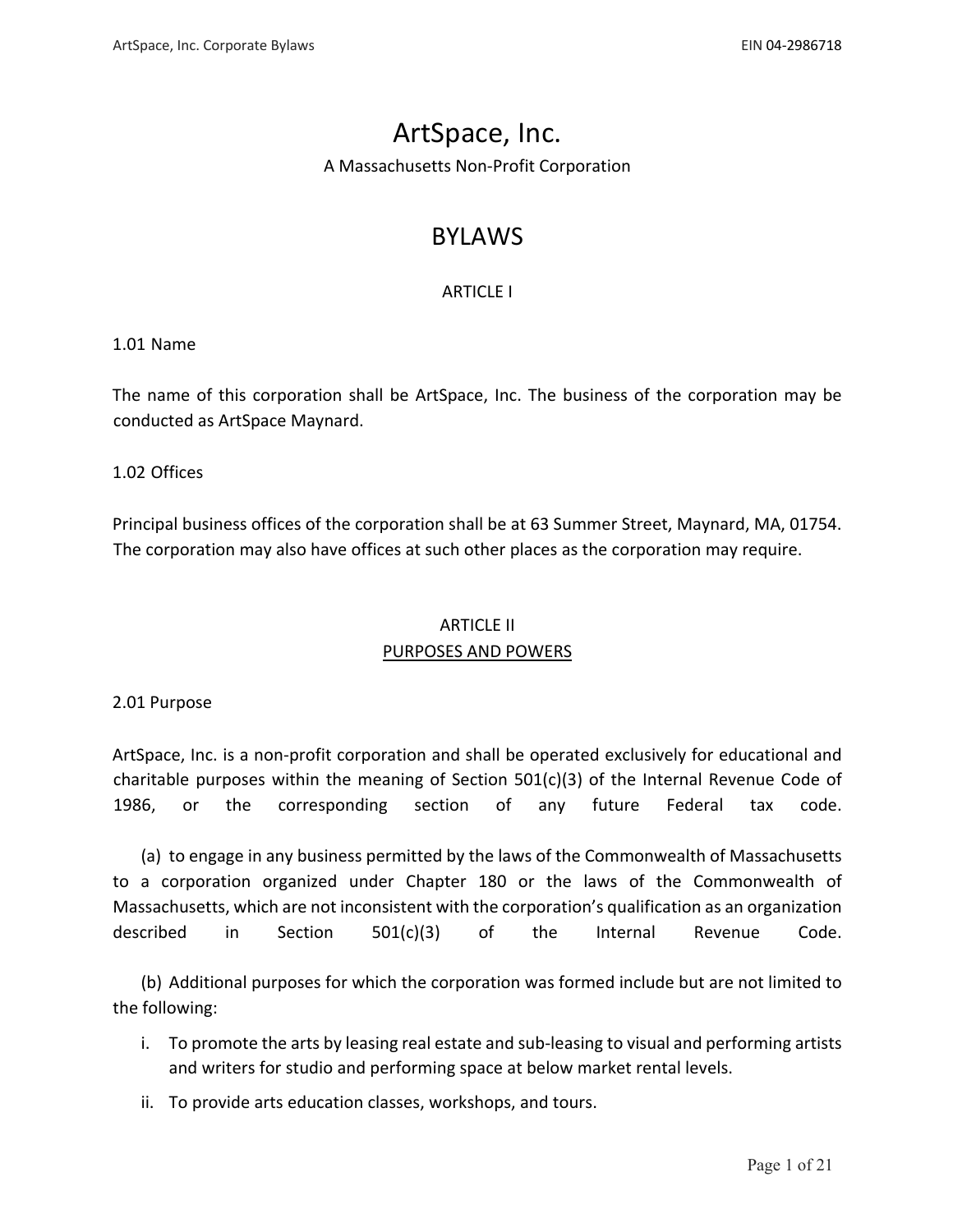- iii. To design and implement art initiatives that engage diverse communities.
- iv. To encourage public engagement throughout our community and regional municipalities.

#### 2.02 Powers

The corporation shall have the power, directly or indirectly, alone or in conjunction or cooperation with others, to do any and all lawful acts which may be necessary or convenient to affect the charitable purposes, for which the corporation is organized, and to aid or assist other organizations or persons whose activities further accomplish, foster, or attain such purposes. The powers of the corporation may include, but not be limited to, the acceptance of contributions from the public and private sectors, whether financial or in-kind contributions.

#### 2.03 Nonprofit Status and Exempt Activities Limitation

(a) Nonprofit Legal Status. ArtSpace, Inc. is a non-profit public benefit corporation, recognized as tax exempt under Section 501(c)(3) of the United States Internal Revenue Code.

(b) Exempt Activities Limitation. Notwithstanding any other provision of these Bylaws, no director, officer, employee, member, or representative of this corporation shall take any action or carry on any activity by or on behalf of the corporation not permitted to be taken or carried on by an organization exempt under Section  $501(c)(3)$  of the Internal Revenue Code as it now exists or may be amended, or by any organization contributions to which are deductible under Section 170(c)(2) of such Code and Regulations as it now exists or may be amended. No part of the net earnings of the corporation shall inure to the benefit or be distributable to any director, officer, member, or other private person, except that the corporation shall be authorized and empowered to pay reasonable compensation for services rendered and to make payments and distributions in furtherance of the purposes set forth in the Articles of Incorporation and these Bylaws.

(c) Distribution upon Dissolution. Upon termination or dissolution of ArtSpace, Inc. any assets lawfully available for distribution shall be distributed to one (1) or more qualifying organizations described in Section 501(c)(3) of the 1986 Internal Revenue Code (or described in any corresponding provision of any successor statute) which organization or organizations have a charitable purpose which, at least generally, includes a purpose similar to the terminating or dissolving corporation.

The organization to receive the assets of ArtSpace, Inc. hereunder shall be selected in the discretion of a majority of the managing body of the corporation, and if its members cannot so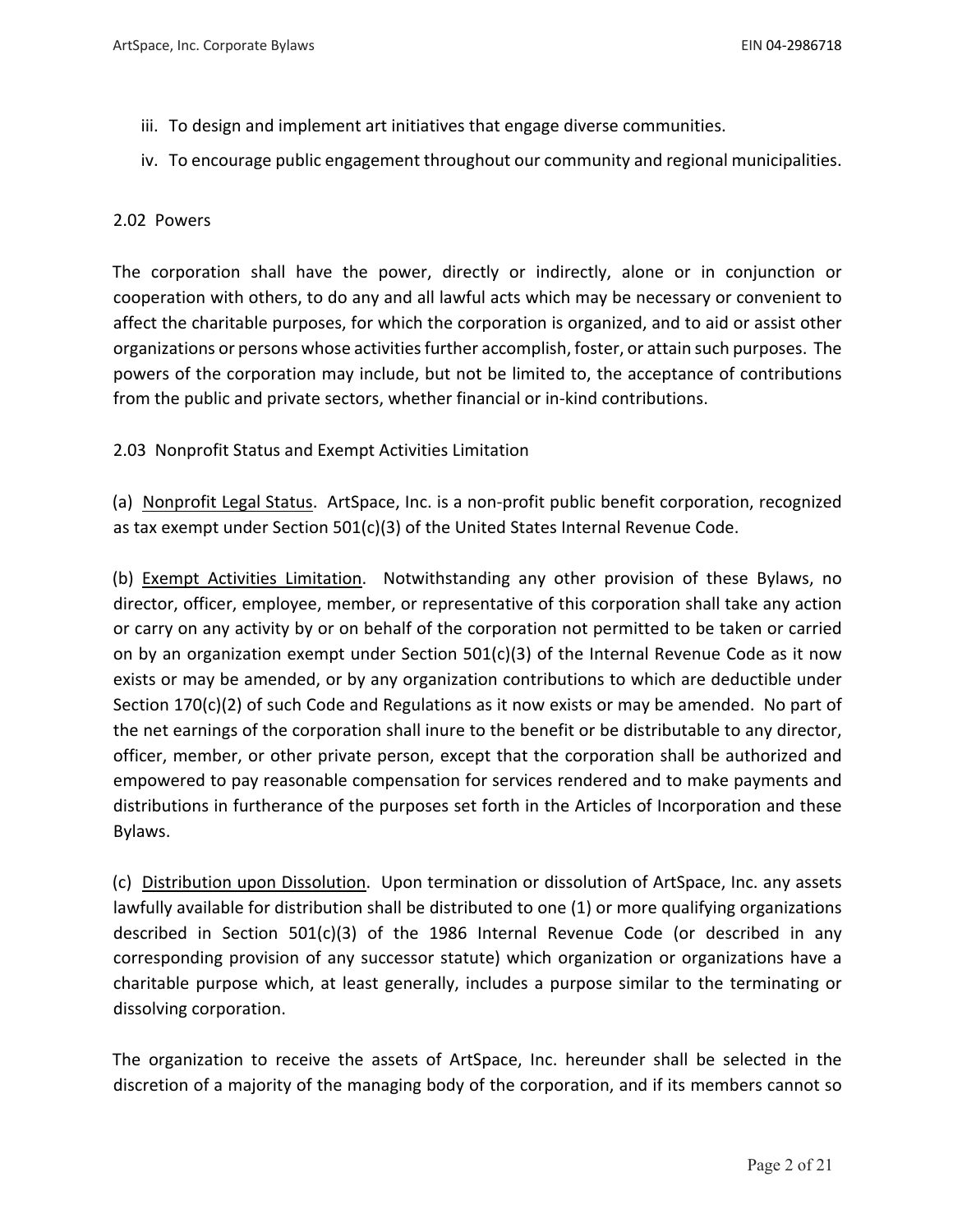agree, then the recipient organization shall be selected pursuant to a verified petition in equity filed in a court of proper jurisdiction against ArtSpace, Inc. by one (1) or more of its managing body which verified petition shall contain such statements as reasonably indicate the applicability of this section. The court upon a finding that this section is applicable shall select the qualifying organization or organizations to receive the assets to be distributed, giving preference if practicable to organizations located within the Commonwealth of Massachusetts.

In the event that the court shall find that this section is applicable but that there is no qualifying organization known to it which has a charitable purpose, which, at least generally, includes a purpose similar to ArtSpace, Inc., then the court shall direct the distribution of its assets lawfully available for distribution to the Treasurer of the Commonwealth of Massachusetts to be added to the general fund.

# ARTICLE III MEMBERSHIP

## 3.01 No Membership Classes

The corporation shall have no members who have any right to vote or title or interest in or to the corporation, its properties and franchises. All powers of the corporation shall be held by the board of directors. Any action or vote required or permitted by any law, rule, or regulation to be taken by members shall be taken by action or vote of the same percentage of the board of directors of the corporation. No person now or here after designated by the corporation as a "member" for fundraising or other purposes shall be or be deemed to be a member for purposes of the Articles of Organization or Bylaws of the corporation nor shall such person have any voting or fiduciary rights or responsibilities of the corporation.

## 3.02 Non-Voting Affiliates

The board of directors may approve classes of non-voting affiliates with rights, privileges, and obligations established by the board. Affiliates may be individuals, businesses, and other organizations that seek to support the mission of the corporation. The board, a designated committee of the board, or any duly elected officer in accordance with board policy, shall have authority to admit any individual or organization as an affiliate, to recognize representatives of affiliates, and to make determinations as to affiliates' rights, privileges, and obligations. At no time shall affiliate information be shared with or sold to other organizations or groups without the affiliate's consent. At the discretion of the board of directors, affiliates may be given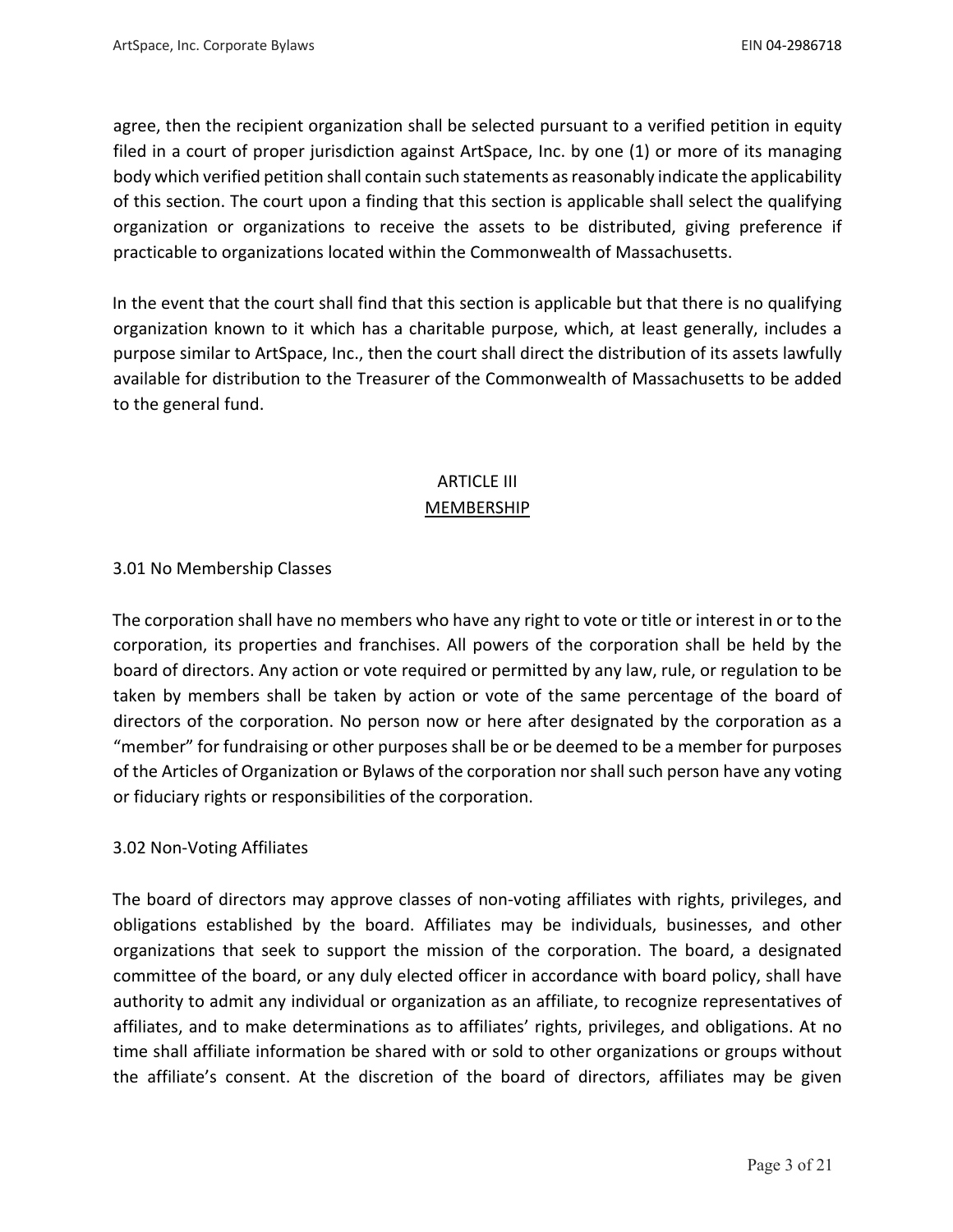endorsement, recognition and media coverage at fundraising activities, clinics, other events or at the corporation website. Affiliates have no voting rights and are not members of the corporation.

3.03 Dues

Any dues for affiliates shall be determined by the board of directors.

# ARTICLE IV BOARD OF DIRECTORS

#### 4.01 Number of Directors

ArtSpace, Inc. shall have a board of directors consisting of at least 4 and no more than 15 directors. Within these limits, the board may increase or decrease the number of directors serving on the board, including for the purpose of staggering the terms of directors.

#### 4.02 Powers

All corporate powers shall be exercised by or under the authority of the board and the affairs of ArtSpace, Inc. shall be managed under the direction of the board, except as otherwise provided by law.

#### 4.03 Terms

- (a) All directors shall be elected to serve a three-year term; however, the term may be extended until a successor has been elected.
- (b) Director terms shall be staggered so that approximately half the number of directors will end their terms in any given year.
- (c) Directors may serve no more than two terms in succession.
- (d) The term of office shall be considered to begin January 1, and end December 31 of the second year in office, unless the term is extended until such time as a successor has been elected.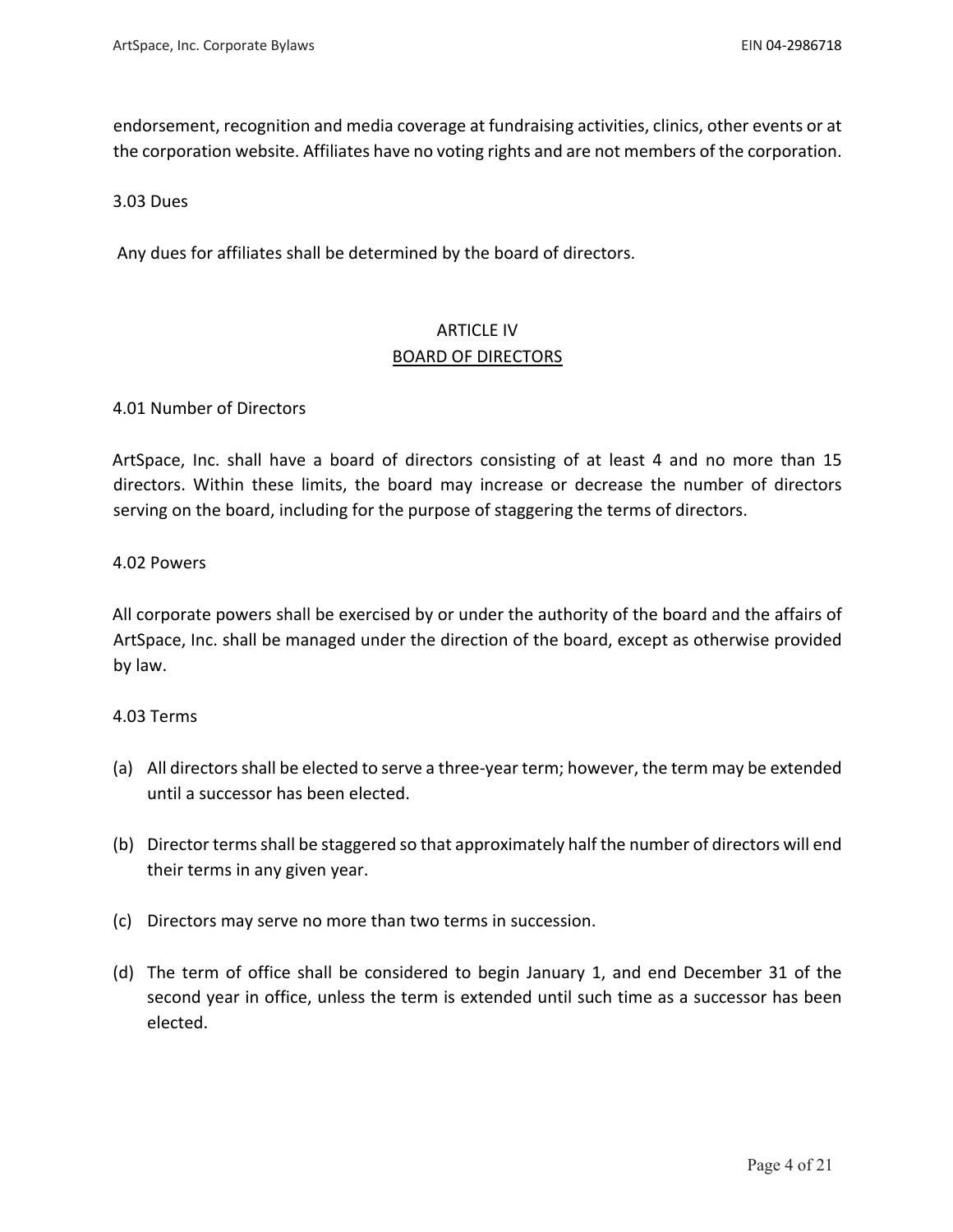#### 4.04 Qualifications and Election of Directors

To be eligible to serve as a director on the board of directors, the individual must be 18 years of age and an affiliate within affiliate classifications created by the board of directors. Directors may be elected at any board meeting by the majority vote of the existing board of directors. The election of directors to replace those who have fulfilled their term of office shall take place in January of each year.

#### 4.05 Vacancies

The board of directors may fill vacancies due to the expiration of a director's term of office, resignation, death, or removal of a director, or may appoint new directors to fill a previously unfilled board position, subject to the maximum number of directors under these Bylaws.

(a) Unexpected Vacancies. Vacancies in the board of directors due to resignation, death, or removal shall be filled by the board for the balance of the term of the director being replaced.

## 4.06 Removal of Directors

A director may be removed by two-thirds (⅔) vote of the board of directors then in office, if:

(a) The director is absent and unexcused from two or more meetings of the board of directors in a twelve-month period. The board president is empowered to excuse directors from attendance for a reason deemed adequate by the board president. The president shall not have the power to excuse him/herself from the board meeting attendance and in that case, the board vice president shall excuse the president. Or:

(b) For other reason, cause or no cause, so long as before any meeting at which a vote on removal will be made, the director in question is given written notification of the board's intention to discuss her/his case and is given the opportunity to be heard at a meeting of the board.

4.07 Board of Directors Meetings

(a) Regular Meetings. The board of directors shall have a minimum of six (6) regular meetings each calendar year at times and places fixed by the board. Board meetings shall be held upon four (4) days notice by first-class or electronic mail, or forty-eight (48) hours notice delivered personally or by telephone. If sent by postal or electronic mail, the notice shall be deemed to be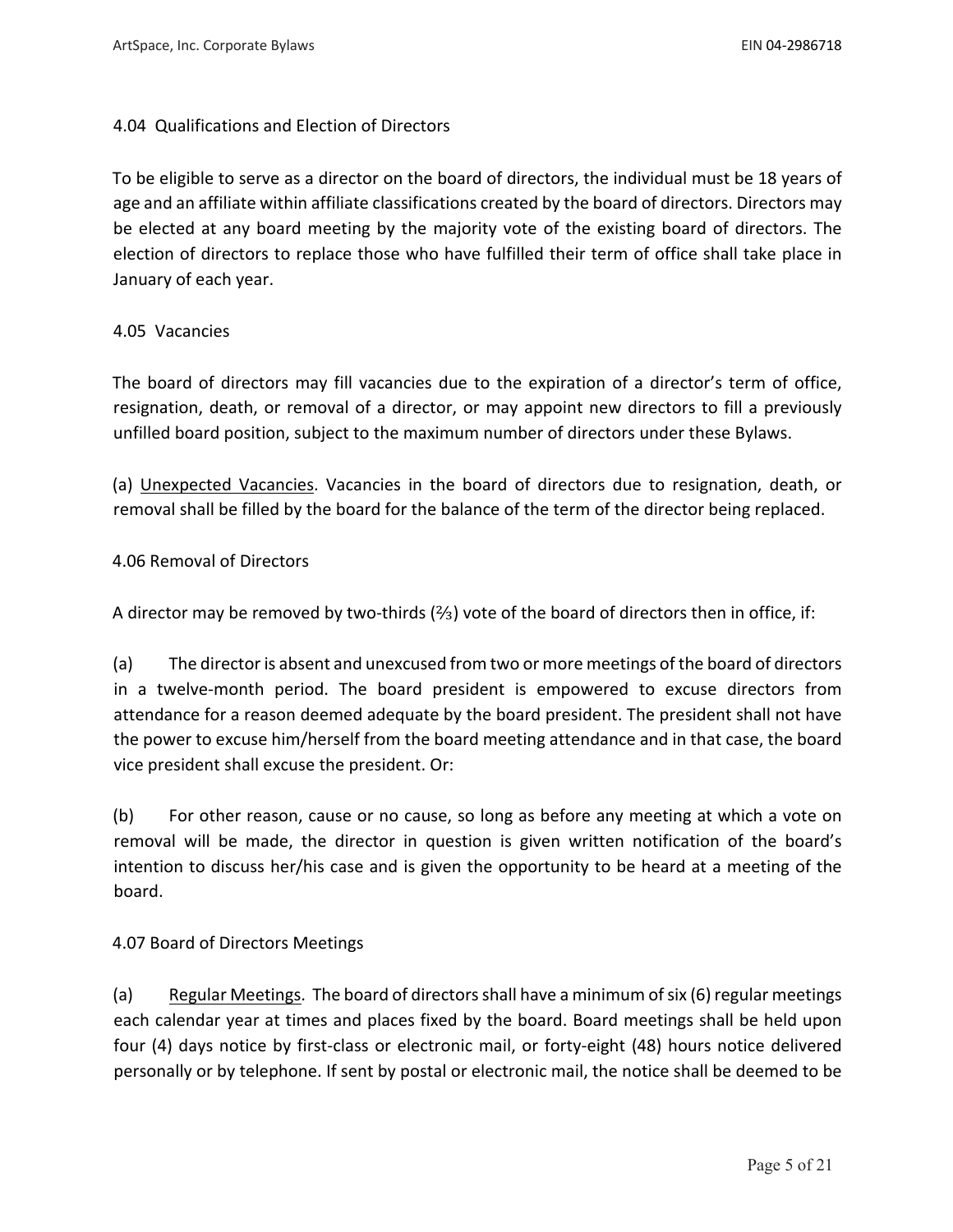delivered upon its deposit in the mail or transmission system. Notice of meetings shall specify the place, day, and hour of meeting. The purpose of the meeting need not be specified.

(b) Special Meetings. Special meetings of the board may be called by the president, vice president, secretary, treasurer, or any two (2) other directors of the board of directors. A special meeting must be preceded by at least two (2) days' notice to each director of the date, time, and place, but not necessarily the purpose of the meeting.

(c) Waiver of Notice. Any director may waive notice of any meeting, in accordance with Commonwealth of Massachusetts law.

## 4.08 Manner of Acting

(a) Quorum. A majority of the directors in office immediately before a meeting shall constitute a quorum for the transaction of business at that meeting of the board. No business requiring actions shall be considered by the board at any meeting at which a quorum is not present.

(b) Majority Vote. Except as otherwise required by law or by the Articles of Incorporation, the act of the majority of the directors present at a meeting at which a quorum is present shall be the act of the board.

(c) Hung Board Decisions. On the occasion that directors of the board are unable to reach consensus on a decision due to a tied number of votes, the president or treasurer in the order of presence shall have the power to swing the vote based on his/her discretion.

(d) Participation. Except as required otherwise by law, the Articles of Incorporation, or these Bylaws, directors may participate in a regular or special meeting through the use of any means of communication by which all directors participating may simultaneously hear each other during the meeting, including in person, by video meeting or by telephonic conference call.

## 4.09 Compensation for Board Service

Directors shall receive no compensation for carrying out their duties as directors. The board may adopt policies providing for reasonable reimbursement of directors for expenses incurred in conjunction with carrying out board responsibilities, such as travel expenses to attend board meetings.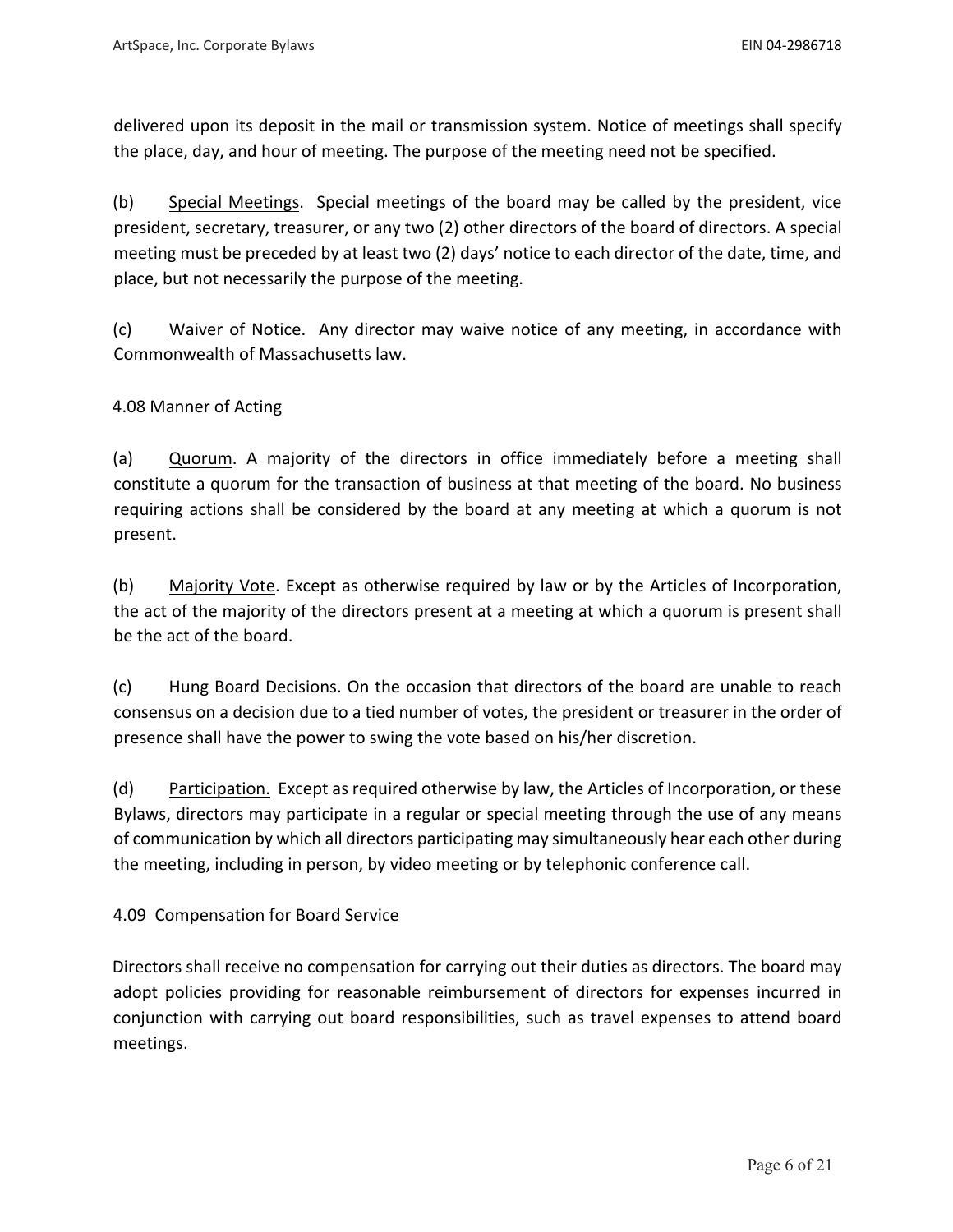#### 4.10 Compensation for Professional Services by Directors

Directors are not restricted from being remunerated for professional services provided to the corporation. Such remuneration shall be reasonable and fair to the corporation and must be reviewed and approved in accordance with the board Conflict of Interest policy and state law.

# **ARTICLE V**

## **COMMITTEES**

#### 5.01 Committees

The board of directors may, by the resolution adopted by a majority of the directors then in office, designate one or more committees, each consisting of two or more directors, to serve at the pleasure of the board. Any committee, to the extent provided in the resolution of the board, shall have all the authority of the board, except that no committee, regardless of board resolution, may:

- a. Take any final action on matters which also requires board members' approval or approval of a majority of all members;
- b. Fill vacancies on the board of directors of in any committee which has the authority of the board;
- c. Amend or repeal Bylaws or adopt new Bylaws;
- d. Amend or repeal any resolution of the board of directors which by its express terms is not so amendable or repealable;
- e. Appoint any other committees of the board of directors or the members of these committees;
- f. Expend corporate funds to support a nominee for director; or
- g. Approve any transaction:
	- i. to which the corporation is a party, and one or more directors have a material financial interest; or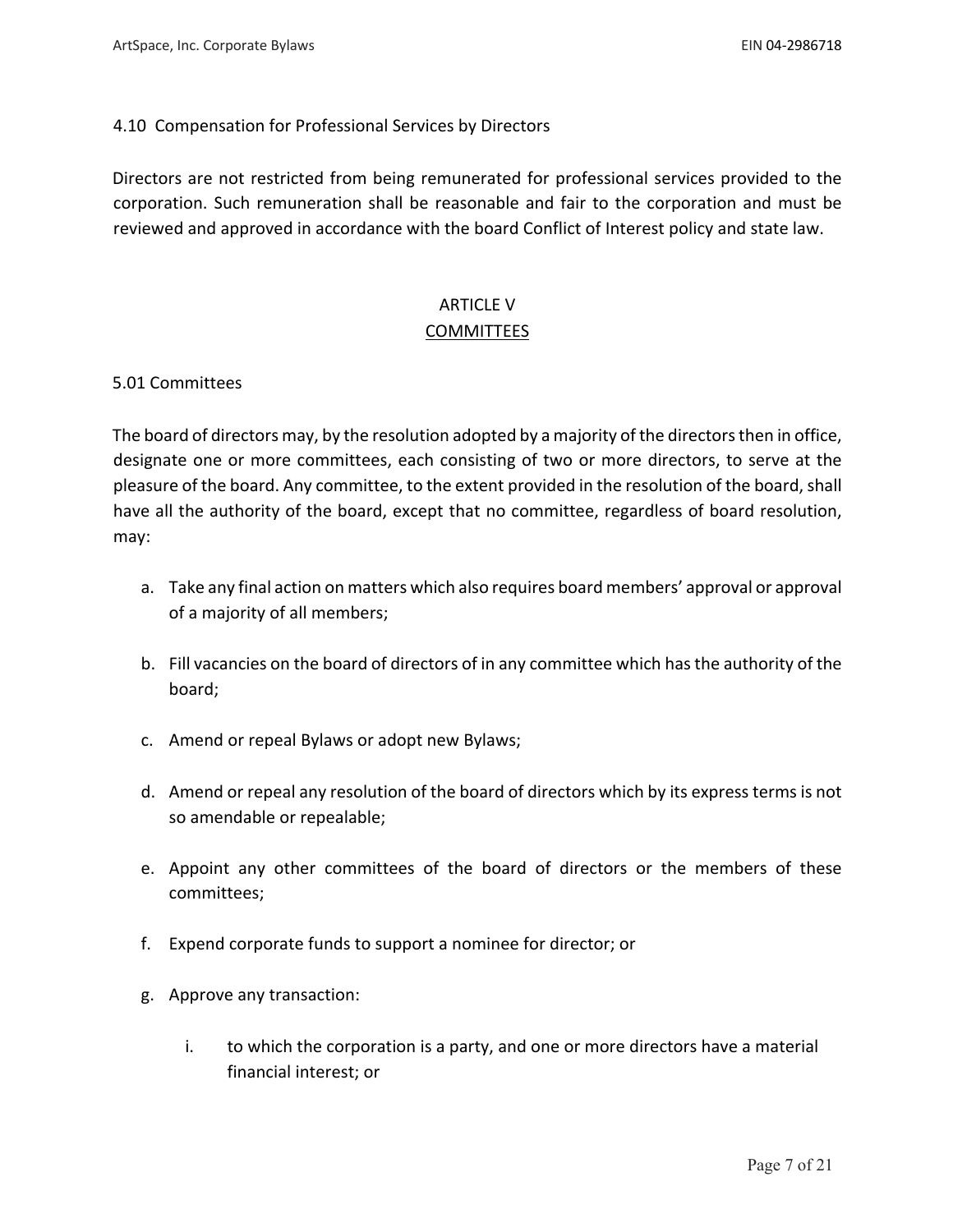ii. between the corporation and one or more of its directors or between the corporation or any person in which one or more of its directors have a material financial interest.

#### 5.02 Meetings and Action of Committees

Meetings and action of the committees shall be governed by and held and taken in accordance with, the provisions of Article IV of these Bylaws concerning meetings of the directors, with such changes in the context of those Bylaws as are necessary to substitute the committee and its members for the board of directors and its members, except that the time for regular meetings of committees may be determined either by resolution of the board of directors or by resolution of the committee. Special meetings of the committee may also be called by resolution of the board of directors. Notice of special meetings of committees shall also be given to any and all alternate members, who shall have the right to attend all meetings of the committee. Minutes shall be kept of each meeting of any committee and shall be filed with the corporate records. The board of directors may adopt rules for the governing of the committee not inconsistent with the provision of these Bylaws.

#### 5.03 Informal Action by The Board of Directors

Any action required or permitted to be taken by the board of directors at a meeting may be taken without a meeting if consent in writing, setting forth the action so taken, shall be agreed by the consensus of a quorum. For purposes of this section an e-mail transmission from an e-mail address on record constitutes a valid writing. The intent of this provision is to allow the board of directors to use email to approve actions, on condition that a quorum of board members gives consent.

## ARTICLE VI **OFFICERS**

## 6.01 Board Officers

The officers of the corporation shall be a board president, vice-president, secretary, and treasurer, all of whom shall be chosen by and serve at the pleasure of the board of directors. Each board officer shall have the authority and shall perform the duties set forth in these Bylaws or by resolution of the board or by direction of an officer authorized by the board to prescribe the duties and authority of other officers. The board may also appoint additional vice-presidents and such other officers, as it deems expedient for the proper conduct of the business of the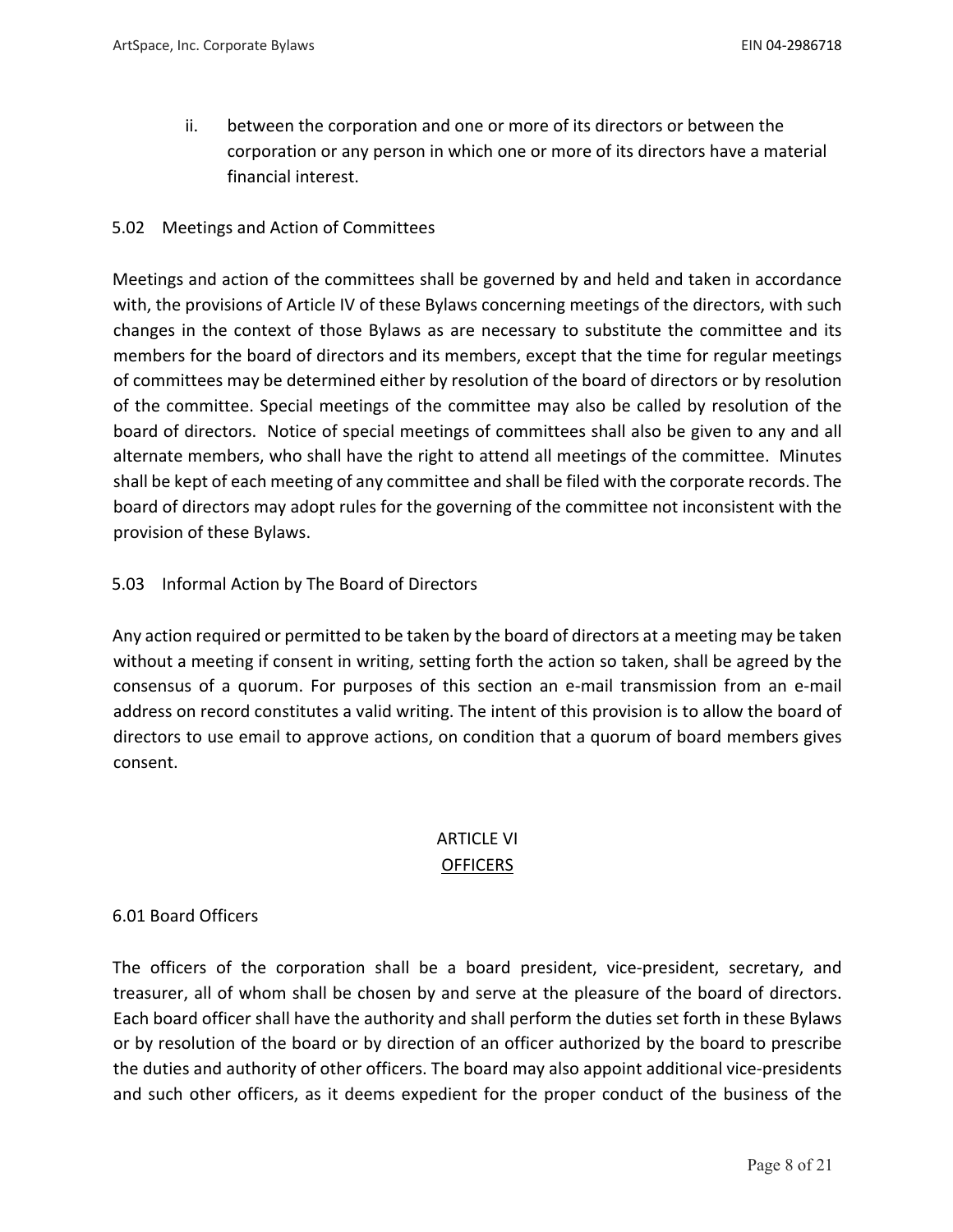corporation, each of whom shall have such authority and shall perform such duties as the board of directors may determine. One person may hold two or more board offices, but no board officer may act in more than one capacity where action of two or more officers is required.

## 6.02 Term of Office

Each officer shall serve a one-year term of office and may not serve more than three (3) consecutive terms of office, unless unanimously elected by the board at the end of his/her three (3) year terms or to prevent a vacancy in an officer position. Each board officer's term of office shall begin upon the adjournment of the board meeting at which elected and shall end upon the adjournment of the board meeting during which a successor is elected.

#### 6.03 Removal and Resignation

The board of directors may remove an officer at any time, with or without cause. Any officer may resign at any time by giving written notice to the corporation without prejudice to the rights, if any, of the corporation under any contract to which the officer is a party. Any resignation shall take effect at the date of the receipt of the notice or at any later time specified in the notice. The acceptance of the resignation shall not be necessary to make it effective.

#### 6.04 Board President

The board president shall be the chief volunteer officer of the corporation. The board president shall lead the board of directors in performing its duties and responsibilities, including, if present, presiding at all meetings of the board of directors, and shall perform all other duties incident to the office or properly required by the board of directors.

#### 6.05 Vice President

In the absence or disability of the board president, the ranking vice-president or vice-president designated by the board of directors shall perform the duties of the board president. When so acting, the vice-president shall have all the powers of and be subject to all the restrictions upon the board president. The vice-president shall have such other powers and perform such other duties prescribed for them by the board of directors or the board president. The vice-president shall normally accede to the office of board president upon the completion of the board president's term of office.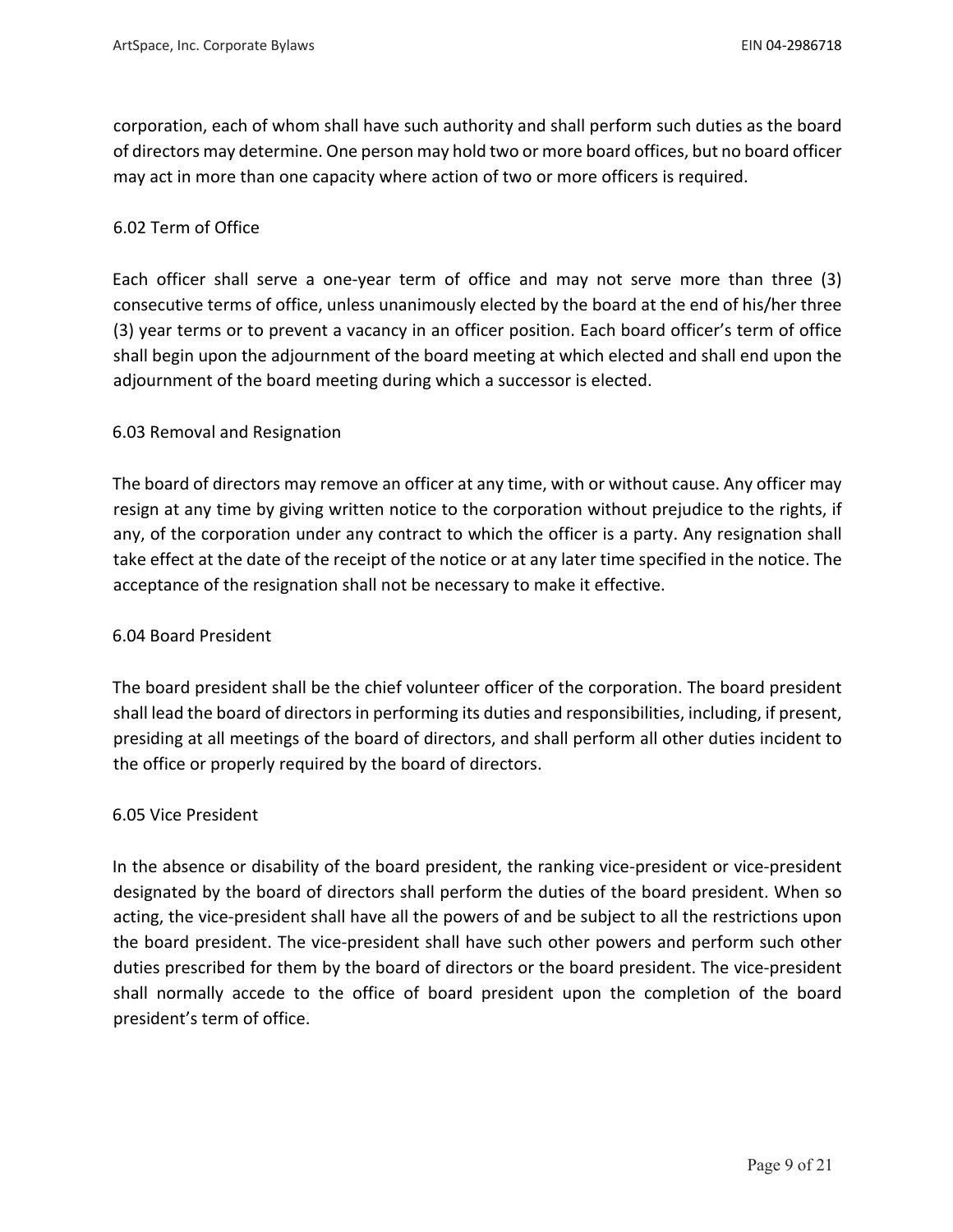#### 6.06 Secretary

The secretary shall keep or cause to be kept a book of minutes of all meetings and actions of directors and committees of directors. The minutes of each meeting shall state the time and place that it was held and such other information as shall be necessary to determine the actions taken and whether the meeting was held in accordance with the law and these Bylaws. The secretary shall cause notice to be given of all meetings of directors and committees as required by the Bylaws. The secretary shall have such other powers and perform such other duties as may be prescribed by the board of directors or the board president. The secretary may appoint, with approval of the board, a director to assist in performance of all or part of the duties of the secretary.

#### 6.07 Treasurer

The treasurer shall be the lead director for oversight of the financial condition and affairs of the corporation. The treasurer shall oversee and keep the board informed of the financial condition of the corporation and of audit or financial review results. In conjunction with other directors or officers, the treasurer shall oversee budget preparation and shall ensure that appropriate financial reports, including an account of major transactions and the financial condition of the corporation, are made available to the board of directors on a timely basis or as may be required by the board of directors. The treasurer shall perform all duties properly required by the board of directors or the board president. The treasurer may appoint, with approval of the board, a qualified fiscal agent or member of the staff to assist in performance of all or part of the duties of the treasurer.

#### 6.08 Non-Director Officers

The board of directors may designate additional officer positions of the corporation and may appoint and assign duties to other non-director officers of the corporation.

# ARTICLE VII CONTRACTS, CHECKS, LOANS, INDEMNIFICATION AND RELATED MATTERS

#### 7.01 Contracts and Other Writings

Except as otherwise provided by resolution of the board or board policy, all contracts, deeds, leases, mortgages, grants, and other agreements of the corporation shall be executed on its behalf by the treasurer and/or other persons to whom the corporation has delegated authority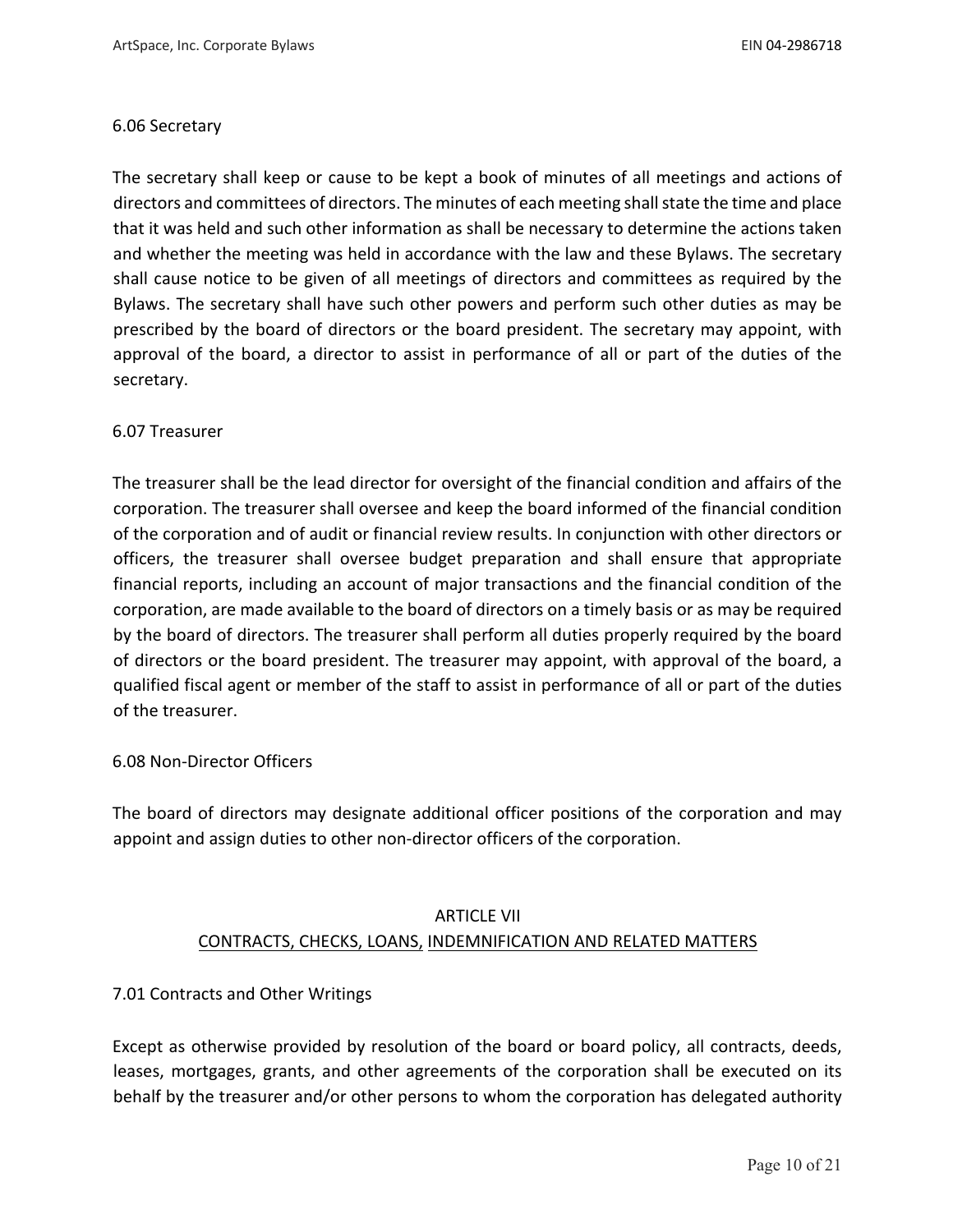to execute such documents in accordance with policies approved by the board. Checks, contracts, and one-time expenditures in excess of \$10,000 will require the signatures of both the Treasurer and the Executive Director.

#### 7.02 Checks, Drafts

All checks, drafts, or other orders for payment of money, notes, or other evidence of indebtedness issued in the name of the corporation, shall be signed by such officer(s) or agent(s) of the corporation and in such manner as shall from time to time be determined by resolution of the board.

#### 7.03 Deposits

All funds of the corporation not otherwise employed shall be deposited from time to time to the credit of the corporation in such banks, trust companies, or other depository as the board or a designated committee of the board may select.

#### 7.04 Loans

No loans shall be contracted on behalf of the corporation and no evidence of indebtedness shall be issued in its name unless authorized by resolution of the board. Such authority may be general or confined to specific instances.

## 7.05 Indemnification

(a) Mandatory Indemnification. The corporation shall indemnify a director or former director, who was wholly successful, on the merits or otherwise, in the defense of any proceeding to which he or she was a party because he or she is or was a director of the corporation against reasonable expenses incurred by him or her in connection with the proceedings.

(b) Permissible Indemnification. The corporation shall indemnify a director or former director made a party to a proceeding because he or she is or was a director of the corporation against liability incurred in the proceeding, if the determination to indemnify him or her has been made in the manner prescribed by the law and payment has been authorized in the manner prescribed by law.

(c) Advance for Expenses. Expenses incurred in defending a civil or criminal action, suit, or proceeding may be paid by the corporation in advance of the final disposition of such action, suit, or proceeding, as authorized by the board of directors in the specific case, upon receipt of: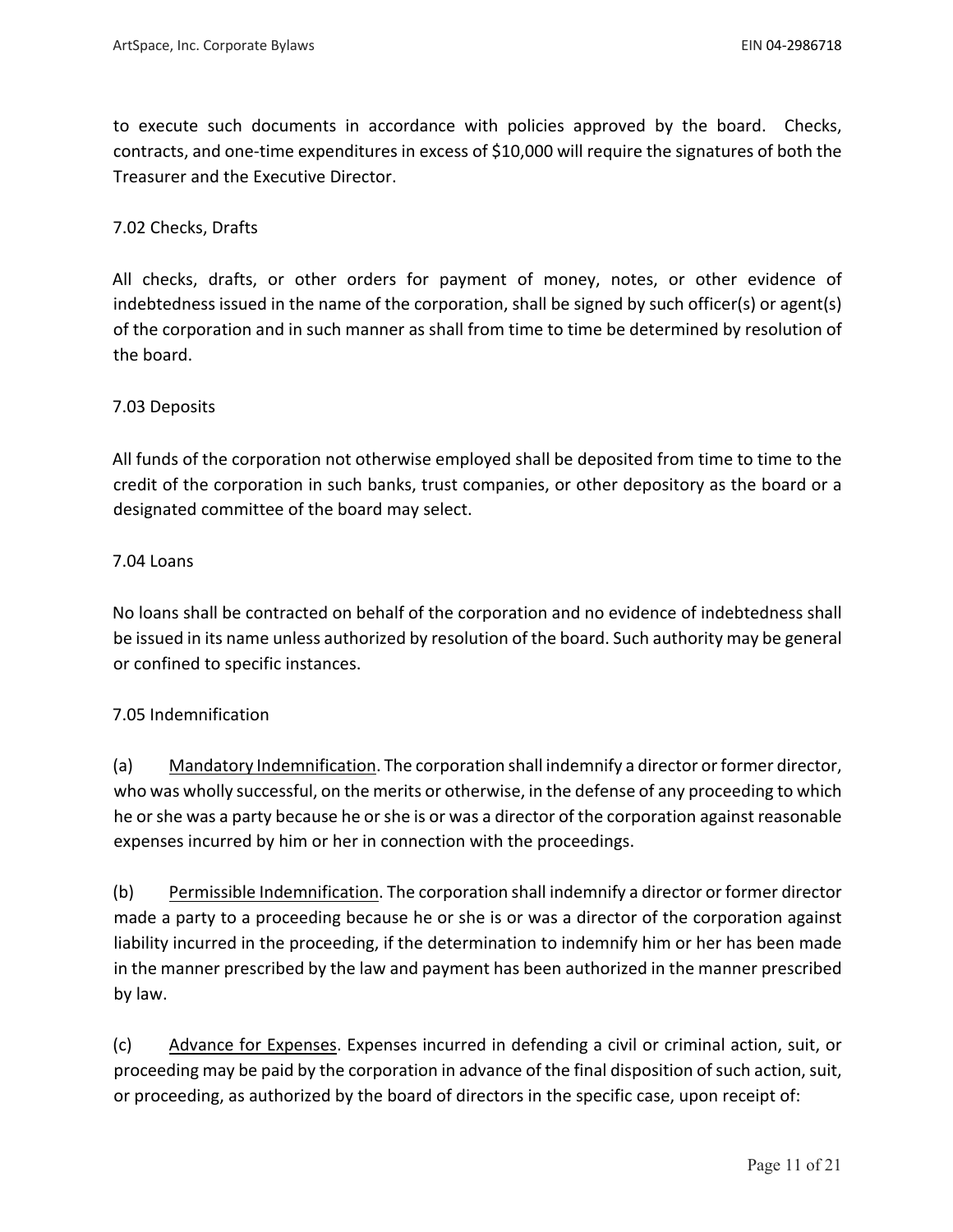- (i) a written affirmation from the director, officer, employee, or agent of his or her good faith belief that he or she is entitled to indemnification as authorized in this article; and
- (ii) an undertaking by or on behalf of the director, officer, employee, or agent to repay such amount, unless it shall ultimately be determined that he or she is entitled to be indemnified by the corporation in these Bylaws.

(d) Indemnification of Officers, Agents, and Employees. An officer of the corporation who is not a director is entitled to mandatory indemnification under this article to the same extent as a director. The corporation may also indemnify and advance expenses to an employee or agent of the corporation who is not a director, consistent with Massachusetts Law and public policy, provided that such indemnification, and the scope of such indemnification, is set forth by the general or specific action of the board or by contract.

# ARTICLE VIII **MISCELLANEOUS**

### 8.01 Books and Records

The corporation shall keep correct and complete books and records of account and shall keep minutes of the proceedings of all meetings of its board of directors, a record of all actions taken by board of directors without a meeting, and a record of all actions taken by committees of the board. In addition, the corporation shall keep a copy of the corporation's Articles of Incorporation and Bylaws as amended to date.

#### 8.02 Fiscal Year

The fiscal year of the corporation shall be the calendar year beginning on January 1.

#### 8.03 Conflict of Interest

The board shall adopt and periodically review a Conflict of Interest policy to protect the corporation's interest when it is contemplating any transaction or arrangement, which may benefit any director, officer, employee, affiliate, or member of a committee with boarddelegated powers. ArtSpace will submit the Commonwealth of Massachusetts Conflict of Interest form annually.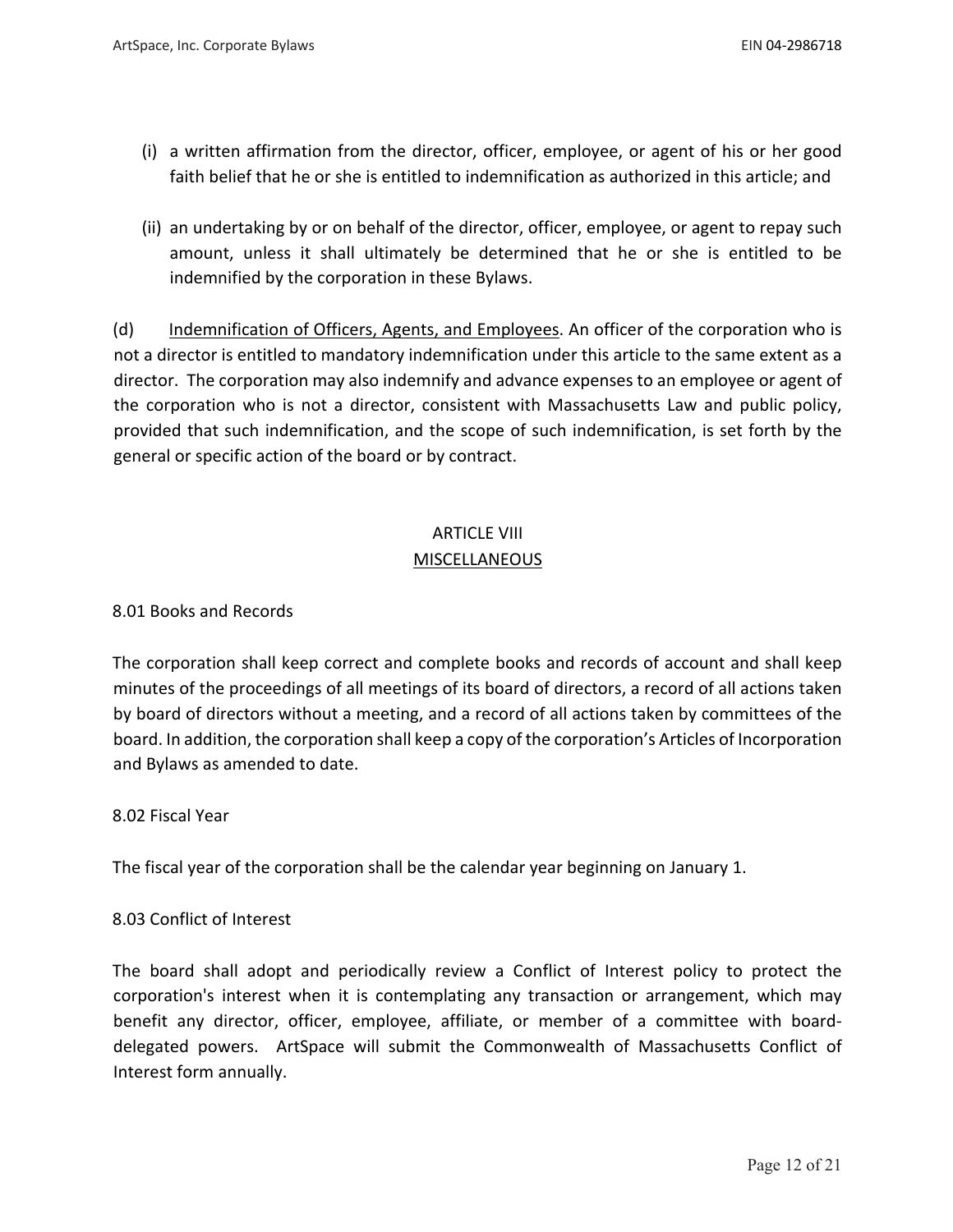#### 8.04 Nondiscrimination Policy

The officers, directors, committee members, employees, and persons served by this corporation shall be selected entirely on a nondiscriminatory basis with respect to age, sex, race, religion, national origin, and sexual orientation. It is the policy of ArtSpace, Inc. not to discriminate on the basis of race, creed, ancestry, marital status, gender, sexual orientation, age, physical disability, veteran status, political service or affiliation, color, religion, or national origin, and to engage in anti-racist practices.

#### 8.05 Bylaws Amendment

These Bylaws may be amended, altered, repealed, or restated by a vote of the majority of the board of directors then in office at a meeting of the Board, provided, however,

- a. That no amendment shall be made to these Bylaws which would cause the corporation to cease to qualify as an exempt corporation under Section  $501(c)(3)$  of the Internal Revenue Code of 1986, or the corresponding section of any future Federal tax code; and,
- b. That an amendment does not affect the voting rights of directors. An amendment that does affect the voting rights of directors further requires ratification by a two-thirds (2/3) vote of the full board of directors at a Board meeting;
- c. That all amendments be consistent with the Articles of Incorporation.

# ARTICLE IX COUNTERTERRORISM AND DUE DILIGENCE POLICY

In furtherance of its exemption by contributions to other organizations, domestic or foreign, ArtSpace, Inc. shall stipulate how the funds will be used and shall require the recipient to provide the corporation with detailed records and financial proof of how the funds were utilized.

Although adherence and compliance with the US Department of the Treasury's publication the "Voluntary Best Practice for US. Based Charities" is not mandatory, ArtSpace, Inc. willfully and voluntarily recognizes and puts to practice these guidelines and suggestions to reduce, develop, re-evaluate, and strengthen a risk-based approach to guard against the threat of diversion of charitable funds or exploitation of charitable activity by terrorist organizations and their support networks.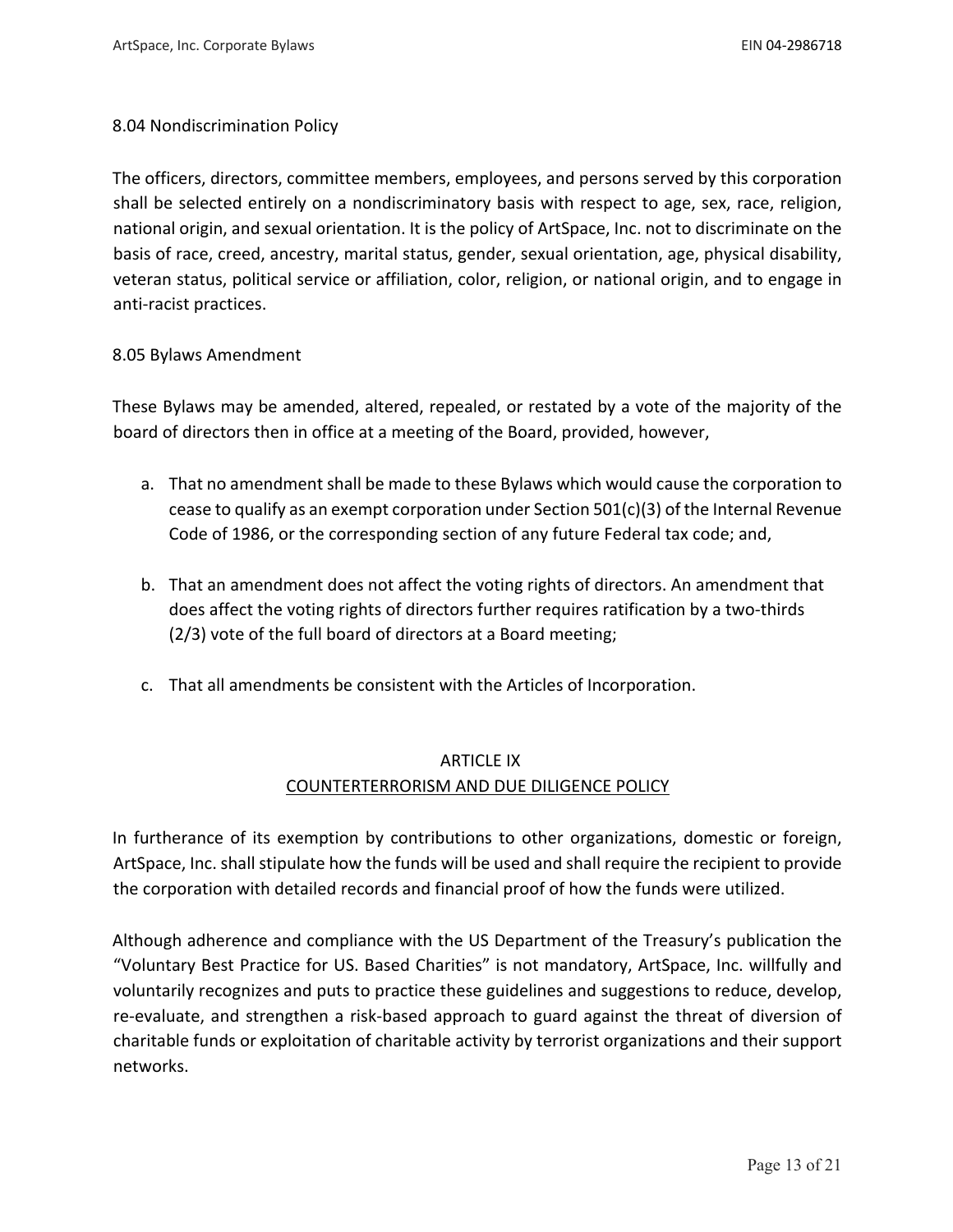ArtSpace, Inc. shall also comply and put into practice the federal guidelines, suggestion, laws, and limitations set forth by pre-existing U.S. legal requirements related to combating terrorist financing, which include, but are not limited to, various sanctions programs administered by the Office of Foreign Assets Control (OFAC) in regard to its foreign activities.

# ARTICLE X DOCUMENT RETENTION POLICY

#### 10.01 Purpose

The purpose of this document retention policy is establishing standards for document integrity, retention, and destruction, and to promote the proper treatment of ArtSpace, Inc. records.

#### 10.02 Policy

Section 1. General Guidelines. Records should not be kept if they are no longer needed for the operation of the business or required by law. Unnecessary records should be eliminated from the files. The cost of maintaining records is an expense, which can grow unreasonably if good housekeeping is not performed. A mass of records also makes it more difficult to find pertinent records.

From time to time, ArtSpace, Inc. may establish retention or destruction policies or schedules for specific categories of records in order to ensure legal compliance, and also to accomplish other objectives, such as preserving intellectual property and cost management. Several categories of documents that warrant special consideration are identified below. While minimum retention periods are established, the retention of the documents identified below and of documents not included in the identified categories should be determined primarily by the application of the general guidelines affecting document retention, as well as the exception for litigation relevant documents and any other pertinent factors.

Section 2. Exception for Litigation Relevant Documents. ArtSpace, Inc. expects all officers, directors, and employees to comply fully with any published records retention or destruction policies and schedules, provided that all officers, directors, and employees should note the following general exception to any stated destruction schedule: If you believe, or ArtSpace, Inc. informs you, that corporate records are relevant to litigation, or potential litigation (i.e. a dispute that could result in litigation), then you must preserve those records until it is determined that the records are no longer needed. Such exception supersedes any previously or subsequently established destruction schedule for those records.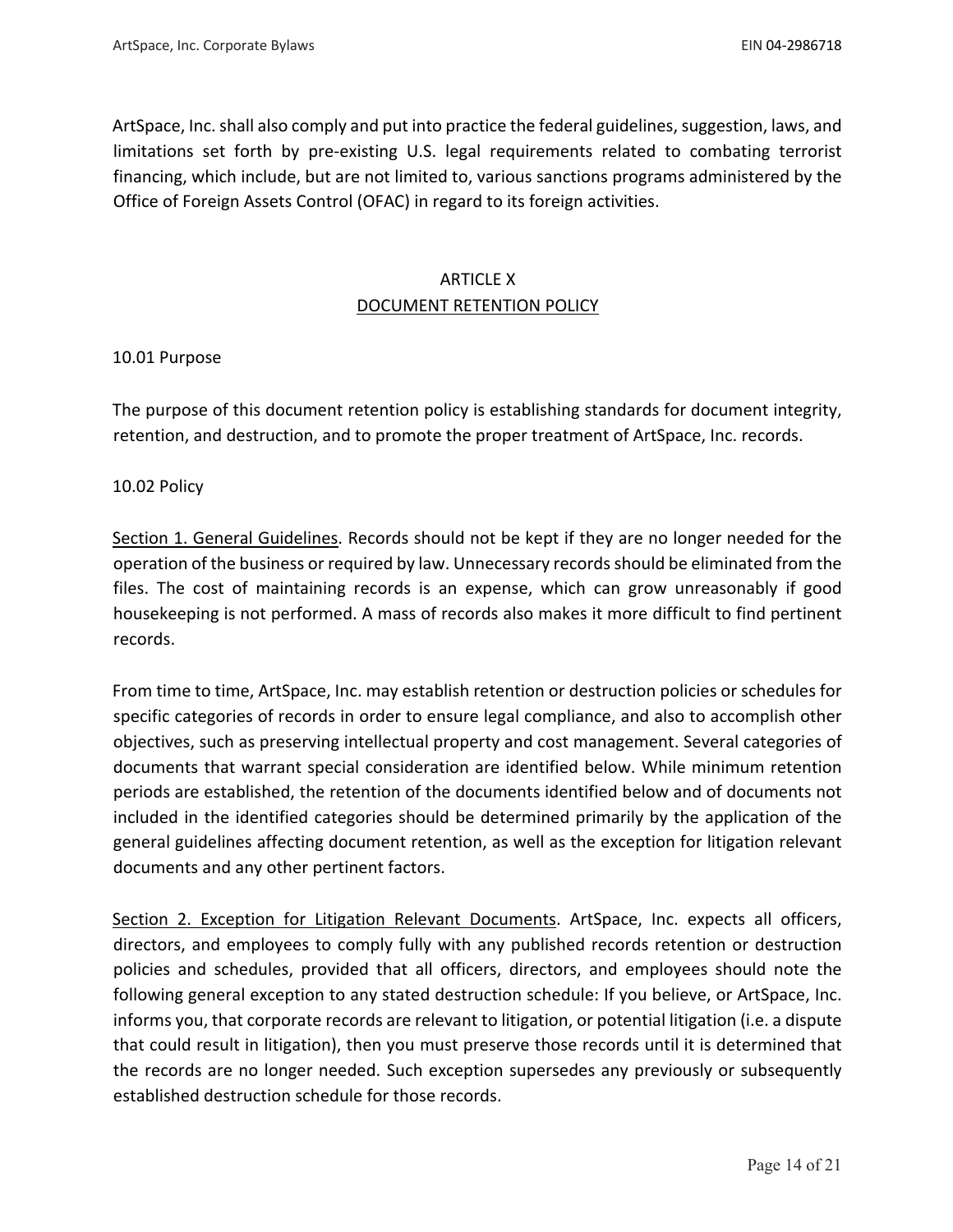## Section 3. Minimum Retention Periods for Specific Categories.

(a) Corporate Documents. Corporate records include the corporation's Articles of Incorporation, Bylaws and IRS Form 1023 and Application for Exemption. Corporate records should be retained permanently. IRS regulations require that Form 1023 be available for public inspection upon request.

(b) Tax Records. Tax records include, but may not be limited to, documents concerning payroll, expenses, proof of contributions made by donors, accounting procedures, and other documents concerning the corporation's revenues. Tax records should be retained for at least seven years from the date of filing the applicable return.

(c) Employment Records/Personnel Records. State and federal statutes require the corporation to keep certain recruitment, employment, and personnel information. The corporation should also keep personnel files that reflect performance reviews and any complaints brought against the corporation or individual employees under applicable state and federal statutes. The corporation should also keep in its employee's personnel files all final memoranda and correspondence reflecting performance reviews and actions taken by or against personnel. Employment applications should be retained for three years. Retirement and pension records should be kept permanently. Other employment and personnel records should be retained for seven years.

(d) Board and Board Committee Materials. Meeting minutes should be retained in perpetuity in the corporation's minute book. A clean copy of all other Board and Board Committee materials should be kept for no less than three years by the corporation.

(e) Press Releases/Public Filings. The corporation should retain permanent copies of all press releases and publicly filed documents under the theory that the corporation should have its own copy to test the accuracy of any document a member of the public can theoretically produce against the corporation.

(f) Legal Files. Legal counsel should be consulted to determine the retention period of particular documents, but legal documents should generally be maintained for a period of ten years.

(g) Marketing and Sales Documents. The corporation should keep final copies of marketing and sales documents for the same period of time it keeps other corporate files, generally three years. An exception to the three-year policy may be sales invoices, contracts, leases, licenses, and other legal documentation. These documents should be kept for at least three years beyond the life of the agreement.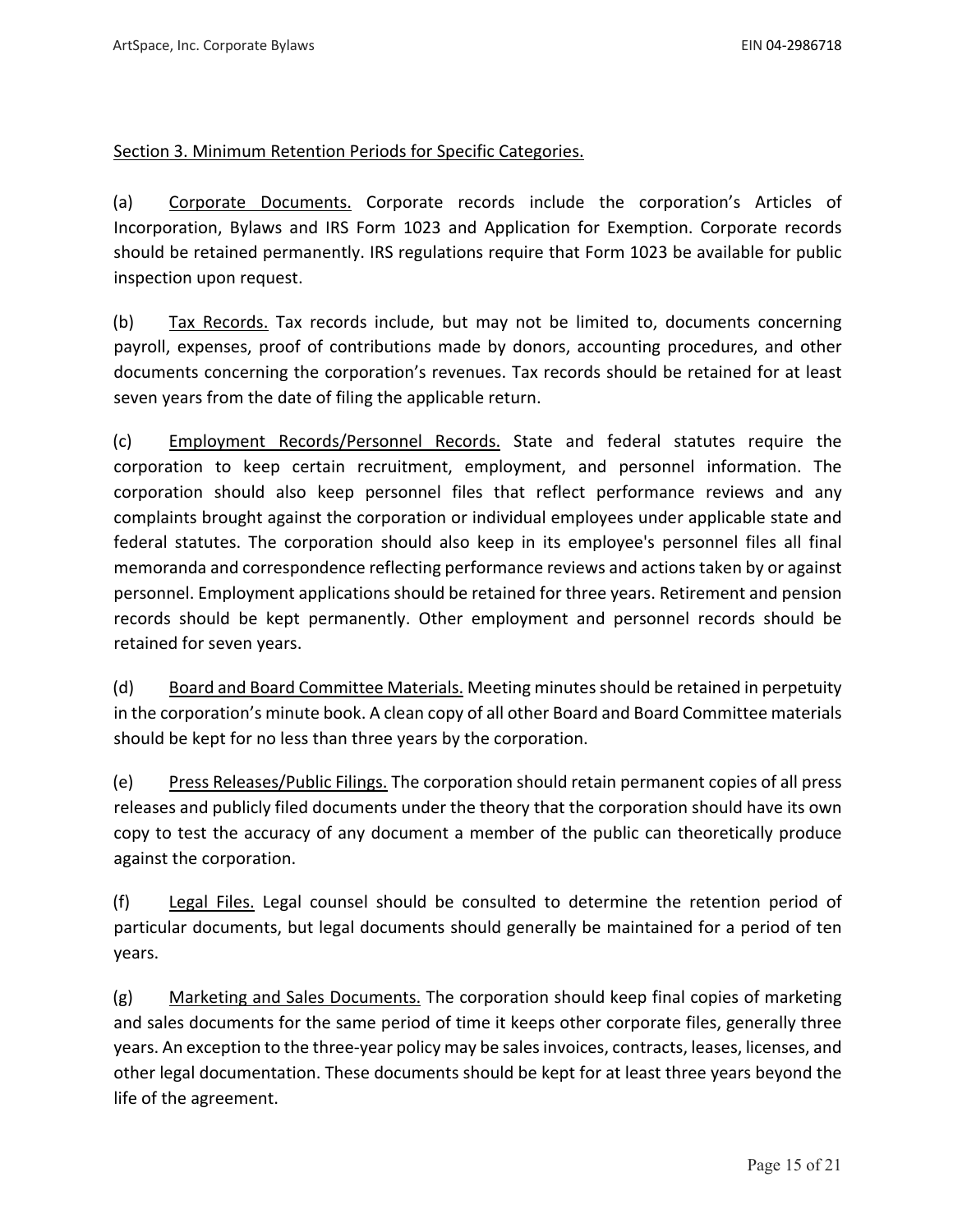(h) Development/Intellectual Property and Trade Secrets. Development documents are often subject to intellectual property protection in their final form (e.g., patents and copyrights). The documents detailing the development process are often also of value to the corporation and are protected as a trade secret where the corporation: (i) Derives independent economic value from the secrecy of the information; and (ii) Has taken affirmative steps to keep the information confidential.

The corporation should keep all documents designated as containing trade secret information for at least the life of the trade secret.

(i) Contracts. Final, execution copies of all contracts entered into by the corporation should be retained. The corporation should retain copies of the final contracts for at least three years beyond the life of the agreement, and longer in the case of publicly filed contracts.

(j) Correspondence. Unless correspondence falls under another category listed elsewhere in this policy, correspondence should generally be saved for two years.

(k) Banking and Accounting. Accounts payable ledgers and schedules should be kept for seven years. Bank reconciliations, bank statements, deposit slips and checks (unless for important payments and purchases) should be kept for three years. Any inventories of products, materials, and supplies and any invoices should be kept for seven years.

(l) Insurance. Expired insurance policies, insurance records; accident reports, claims, etc. should be kept permanently.

(m) Audit Records. External audit reports should be kept permanently. Internal audit reports should be kept for three years.

Section 4. Electronic Mail. E-mail that needs to be saved should be either:

- (i) Printed in hard copy and kept in the appropriate file; or
- (ii) Downloaded to a computer file and kept electronically or on disk as a separate file. The retention period depends upon the subject matter of the e-mail, as covered elsewhere in this policy.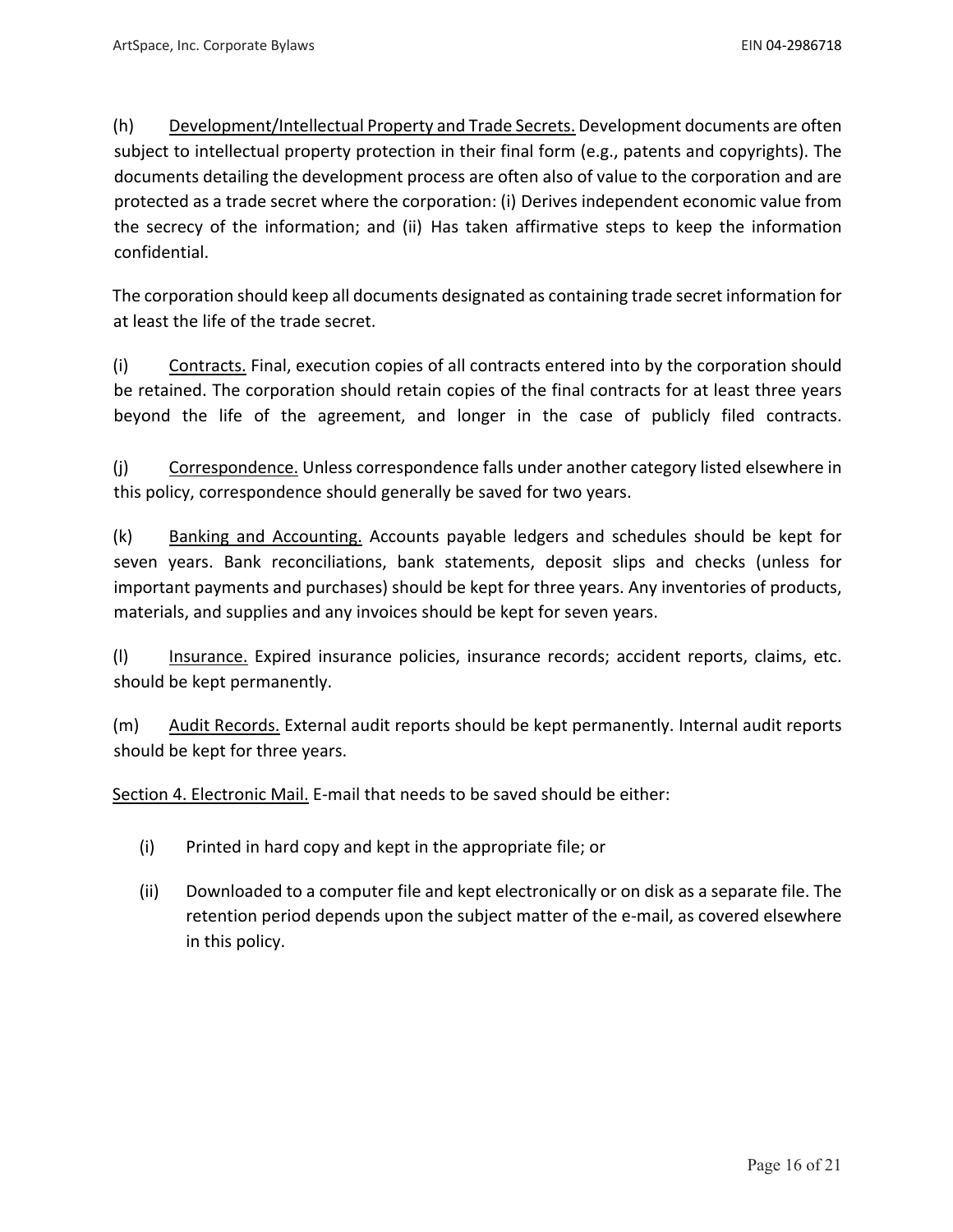#### ARTICLE XI

# TRANSPARENCY AND ACCOUNTABILITY DISCLOSURE OF FINANCIAL INFORMATION WITH THE GENERAL PUBLIC

#### 11.01 Purpose

By making full and accurate information about its mission, activities, finances, and governance publicly available, ArtSpace, Inc. practices and encourages transparency and accountability to the general public. This policy will:

- a. Indicate which documents and materials produced by the corporation are presumptively open to staff and/or the public;
- b. Indicate which documents and materials produced by the corporation are presumptively closed to staff and/or the public;
- c. Specify the procedures whereby the open/closed status of documents and materials can be altered.

The details of this policy are as follow:

#### 11.02 Corporate and Financial Documents

ArtSpace, Inc. shall make available its Internal Revenue forms 990, 990-T, 1023, and 5227, Bylaws, Conflict of Interest policy, and financial statements to the general public for inspection free of charge. These documents will be retained at the principal business office and can viewed by appointment.

Means and Conditions of Disclosure:

ArtSpace, Inc. shall make "widely available" the aforementioned documents on its website to be viewed and inspected by the general public.

- a. The documents shall be posted in a format that allows an individual using the internet to access, download, view, and print them in a manner that reproduces the image of the original document filed with the IRS (except information exempt from public disclosure requirements, such as contributor lists).
- b. The website shall clearly inform readers that the document is available and provide instructions for downloading it.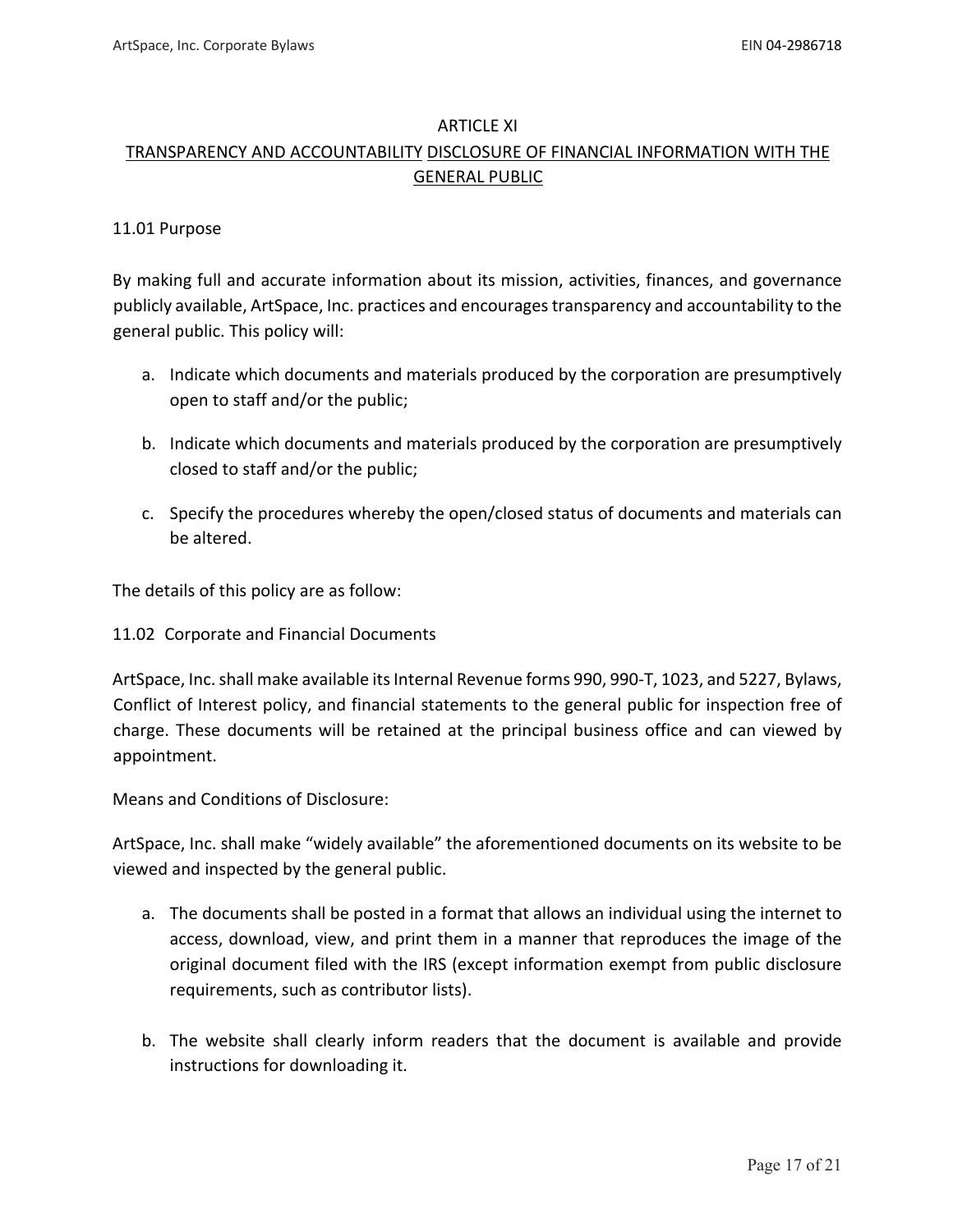- c. ArtSpace, Inc. shall not charge a fee for downloading the information. Documents shall not be posted in a format that would require special computer hardware or software (other than software readily available to the public free of charge).
- d. ArtSpace, Inc. shall inform anyone requesting the information where this information can be found, including the web address. This information must be provided immediately for in-person requests and within 7 days for mailed requests.

#### 11.03 IRS Annual Information Returns (Form 990)

While neither the approval of Form 990 nor a review of the 990 is required under Federal law, ArtSpace, Inc. shall submit the corporation's Form 990 to its board of directors (via hard copy or email) at least 10 days prior to filing the Form with the IRS.

#### 11.04 Board

- (a) All board deliberations shall be open to the public except where the board passes a motion to make any specific portion confidential.
- (b) All board minutes shall be open to the public once accepted by the board, except where the board passes a motion to make any specific portion confidential.
- (c) All papers and materials considered by the board shall be open to the public following the meeting at which they are considered, except where the board passes a motion to make any specific paper or material confidential.

#### 11.05 Staff Records

- (a) All staff records shall be available for consultation by the staff member concerned or by their legal representatives.
- (b) No staff records shall be made available to any person outside the corporation except authorized governmental agencies.
- (c) Within the corporation, staff records shall be made available only to those persons with managerial or personnel responsibilities for that staff member; except that
- (d) Staff records shall be made available to the board when requested.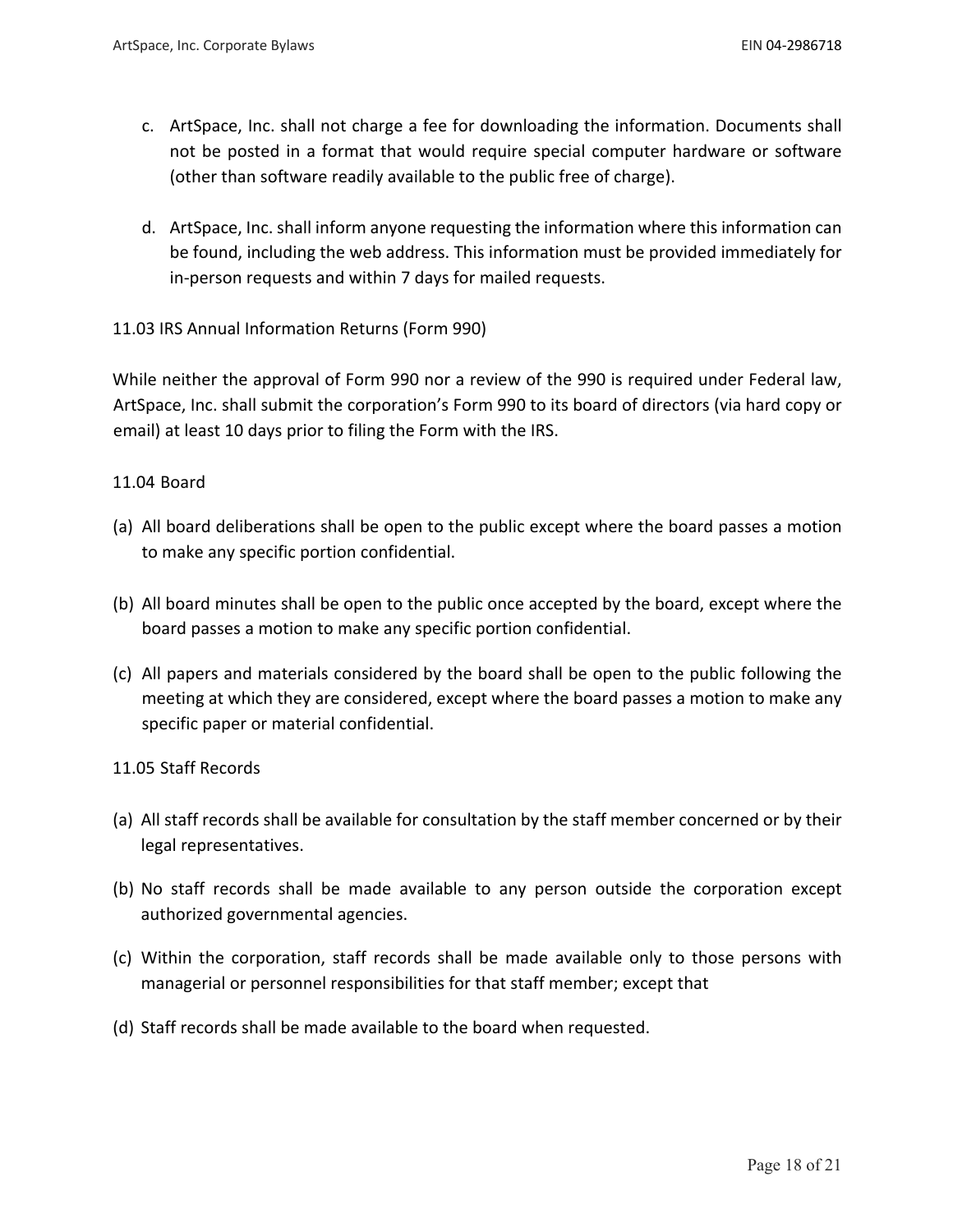#### 11.06 Donor Records

- (a) All donor records shall be available for consultation by the members and donors concerned or by their legal representatives.
- (b) No donor records shall be made available to any other person outside the corporation except authorized governmental agencies.
- (c) Within the corporation, donor records shall be made available only to those persons with managerial or personnel responsibilities for dealing with those donors; except that;
- (d) Donor records shall be made available to the board when requested.

# ARTICLE XII CODES OF ETHICS AND WHISTLEBLOWER POLICY

#### 12.01 Purpose

ArtSpace, Inc. requires and encourages directors, officers, and employees to observe and practice high standards of business and personal ethics in the conduct of their duties and responsibilities. The employees and representatives of the corporation must practice honesty and integrity in fulfilling their responsibilities and comply with all applicable laws and regulations. It is the intent of ArtSpace, Inc. to adhere to all laws and regulations that apply to the corporation and the underlying purpose of this policy is to support the corporation's goal of legal compliance. The support of all corporate staff is necessary to achieving compliance with various laws and regulations.

#### 12.02 Reporting Violations

If any director, officer, staff member, or employee reasonably believes that some policy, practice, or activity of ArtSpace, Inc. is in violation of law, that person must file a written complaint with the board president or vice president.

#### 12.03 Acting in Good Faith

Anyone filing a complaint concerning a violation or suspected violation must be acting in good faith and have reasonable grounds for believing the information disclosed indicates a violation. Any allegations that prove not to be substantiated and which prove to have been made maliciously or knowingly to be false shall be subject to civil and criminal review.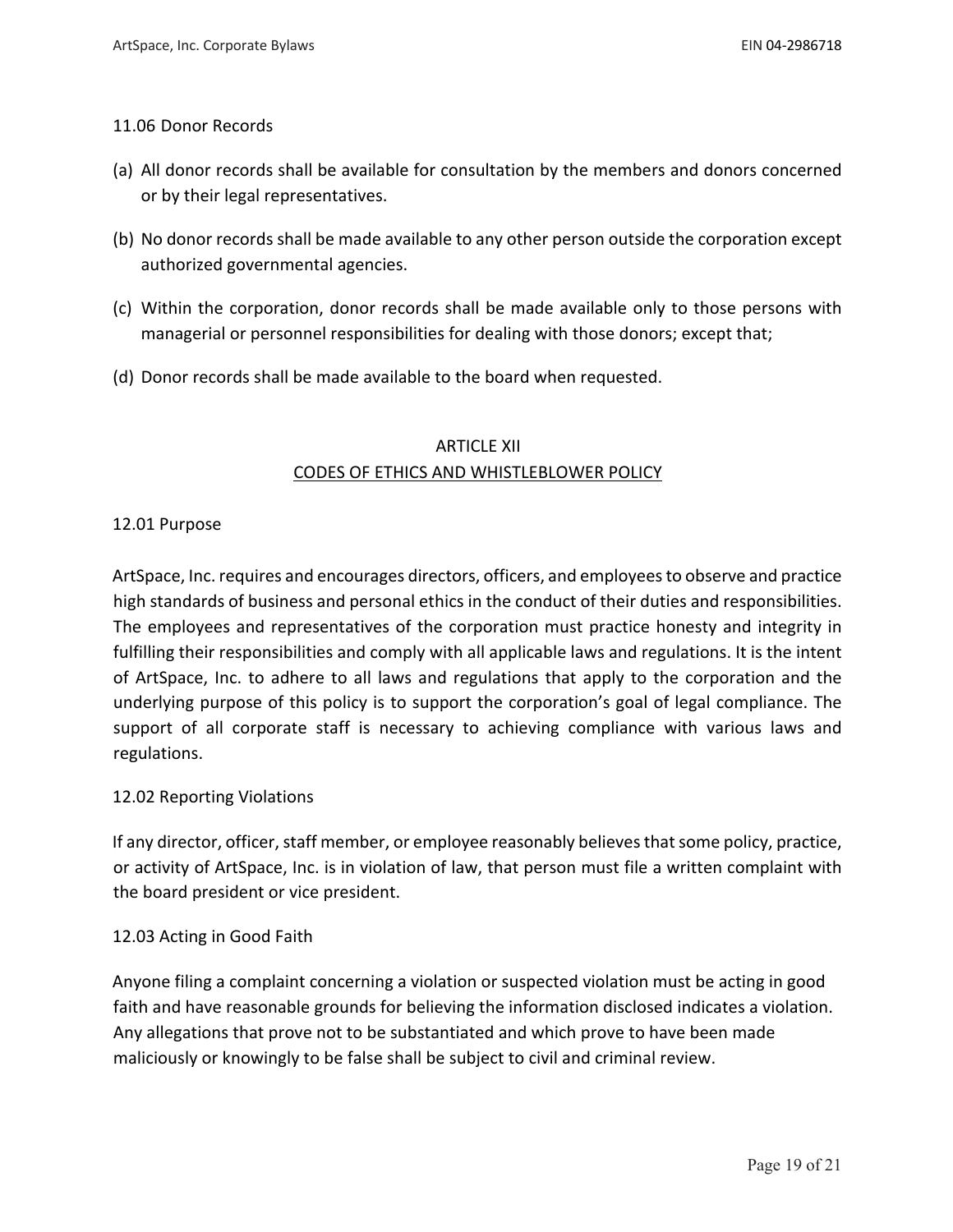#### 12.04 Retaliation

Anyone filing a complaint is protected from retaliation under condition that she/he brings the alleged unlawful activity, policy, or practice to the attention of ArtSpace, Inc., and provides a reasonable opportunity to investigate and correct the alleged unlawful activity. The protection described below is only guaranteed to individuals who comply with this requirement.

ArtSpace, Inc. shall not retaliate against any director, officer, staff member, or employee who in good faith, has made a protest or raised a complaint against some practice of ArtSpace, Inc. or of another individual or entity with whom the organization has a business relationship, on the basis of a reasonable belief that the practice is in violation of law, or a clear mandate of public policy.

#### 12.05 Confidentiality

Violations or suspected violations may be submitted on a confidential basis by the complainant or may be submitted anonymously. Reports of violations or suspected violations shall be kept confidential to the extent possible, consistent with the need to conduct an adequate investigation.

#### 12.06 Handling of Reported Violations

The board president or vice president shall notify the sender and acknowledge receipt of the reported violation or suspected violation within five business days. All reports shall be promptly investigated by the board and its appointed committee and appropriate corrective action shall be taken if warranted by the investigation.

This policy shall be made available to all directors, officers, staff members, or employees and they shall have the opportunity to ask questions about the policy.

# ARTICLE XIII AMENDMENT OF ARTICLES OF INCORPORATION

#### 13.01 Amendment

Any amendment to the Articles of Incorporation may be adopted by approval of two-thirds (2/3) of the board of directors.